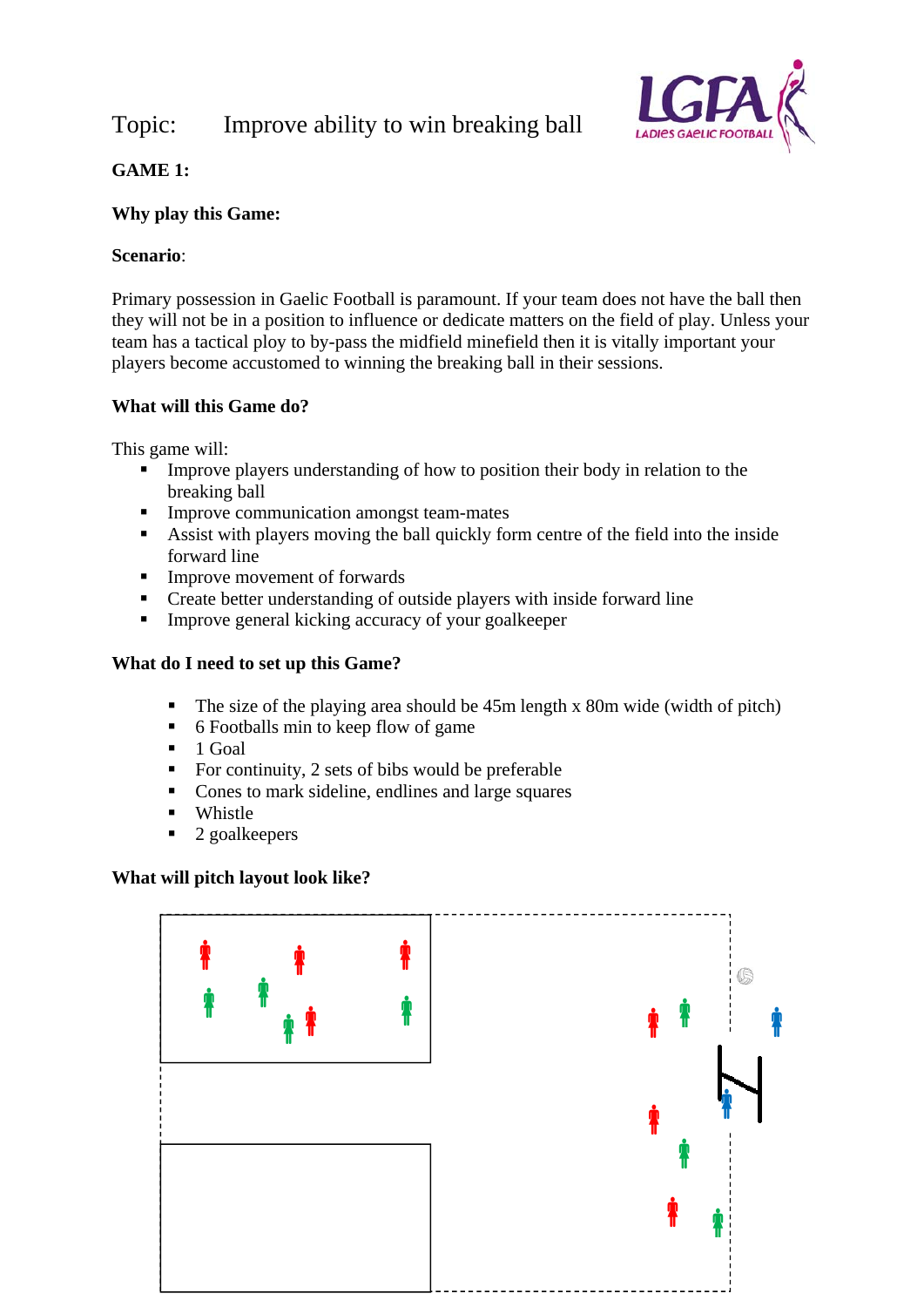#### **How do you play this Game?**

#### **Start of Play:**

- $\blacksquare$  Pick two teams
- The inside forward from both sides mark each other close to goal. Rest of team go into square. Players in square should consist mainly of players that play around the middle eight of the field i.e. half backs, midfield, half forwards.
- Both teams in the square identify their ' Jumper' for the ball
- **Play starts with the goalkeeping kicking the ball into the large square**

# **Rules of Play:**

- All rules of Ladies Gaelic Football can apply
- The 'jumpers' compete for the ball that has been kicked into the square by the goalkeeper
- Once the ball is broken by the 'jumper' both teams must compete for the breaking ball
- Team that wins the breaking ball must complete three hand-passes before releasing ball into the inside forwards. Important players play the ball to a position of the square that allows a good delivery into the inside forward line
- Inside forwards move when team wins the ball and create space in order to make easier for team mates in the square to locate him when delivering in the ball
- If team loses possession in the square then opposition must complete three hand passes before delivering the ball into their inside forwards

# **How do you score in the Game?**

- Inside forwards work together to get a goal or point
- Extra point for team that wins the breaking ball

#### **What changes can be made to the Game?**

|                | <b>How can I make the Game Easier?</b>                                                                                                    | <b>How can I make the Game Harder?</b>                                                                                                 |
|----------------|-------------------------------------------------------------------------------------------------------------------------------------------|----------------------------------------------------------------------------------------------------------------------------------------|
| <b>Space</b>   | Increase the size of square out the<br>field so more space for players to<br>create space and deliver a good ball<br>into forwards inside | Decrease the playing area so less space<br>for players to distribute a good ball                                                       |
| <b>Task</b>    | Team that wins the breaking ball can<br>play ball unopposed into inside<br>forward line                                                   | Attacking team have a set time that they<br>must get a score in<br>First time football only with no solo or<br>bounce to increase pace |
| Equipment      | Larger area                                                                                                                               | Reduce size of area                                                                                                                    |
| <b>Players</b> | Add an extra player to a team in the<br>square                                                                                            | Give a team numerical advantage in the<br>large square                                                                                 |
|                | Have extra inside forward                                                                                                                 | Include one extra defender to inside.<br>forward line                                                                                  |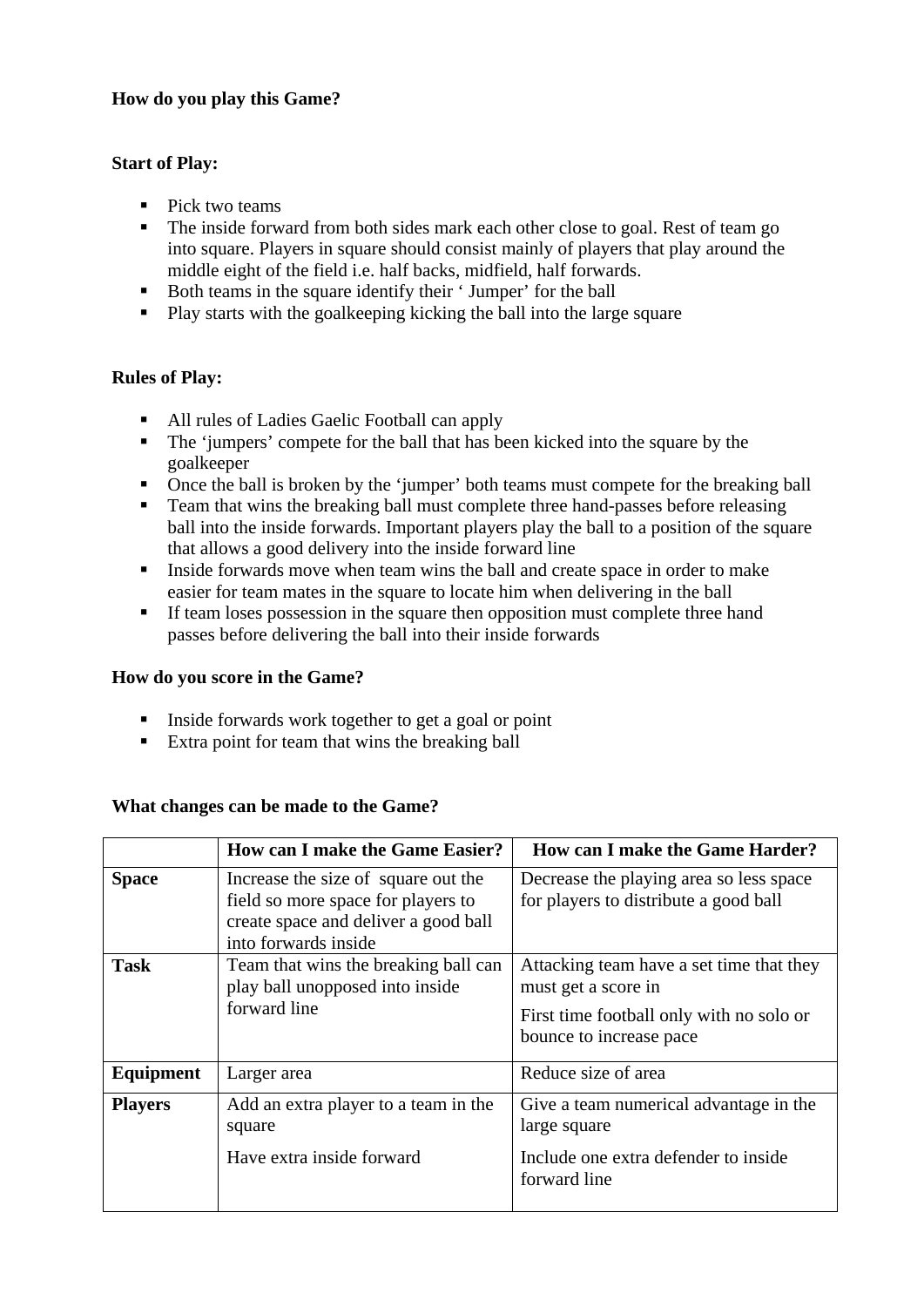| Problem                                  | Solution                                   |
|------------------------------------------|--------------------------------------------|
| Players unable to win their own breaking | Ensure player puts their body between      |
| ball                                     | ball and marker so that they make sure     |
|                                          | they are first to the breaking ball        |
| Team too slow to deliver the ball        | Remove solo and bounce to ensure all       |
|                                          | first time play                            |
|                                          |                                            |
|                                          | Limit number of passes within square       |
|                                          | before releasing the ball                  |
|                                          |                                            |
| Lack of movement of players to create    | Players must be moving when team win       |
| space and support person on ball         | the breaking ball and also to get into     |
|                                          | space to look for a pass                   |
|                                          |                                            |
| Lack of composure in front of goals      | Important attacking player picks a spot,   |
|                                          | stays concentrated and finds spot with the |
|                                          | ball                                       |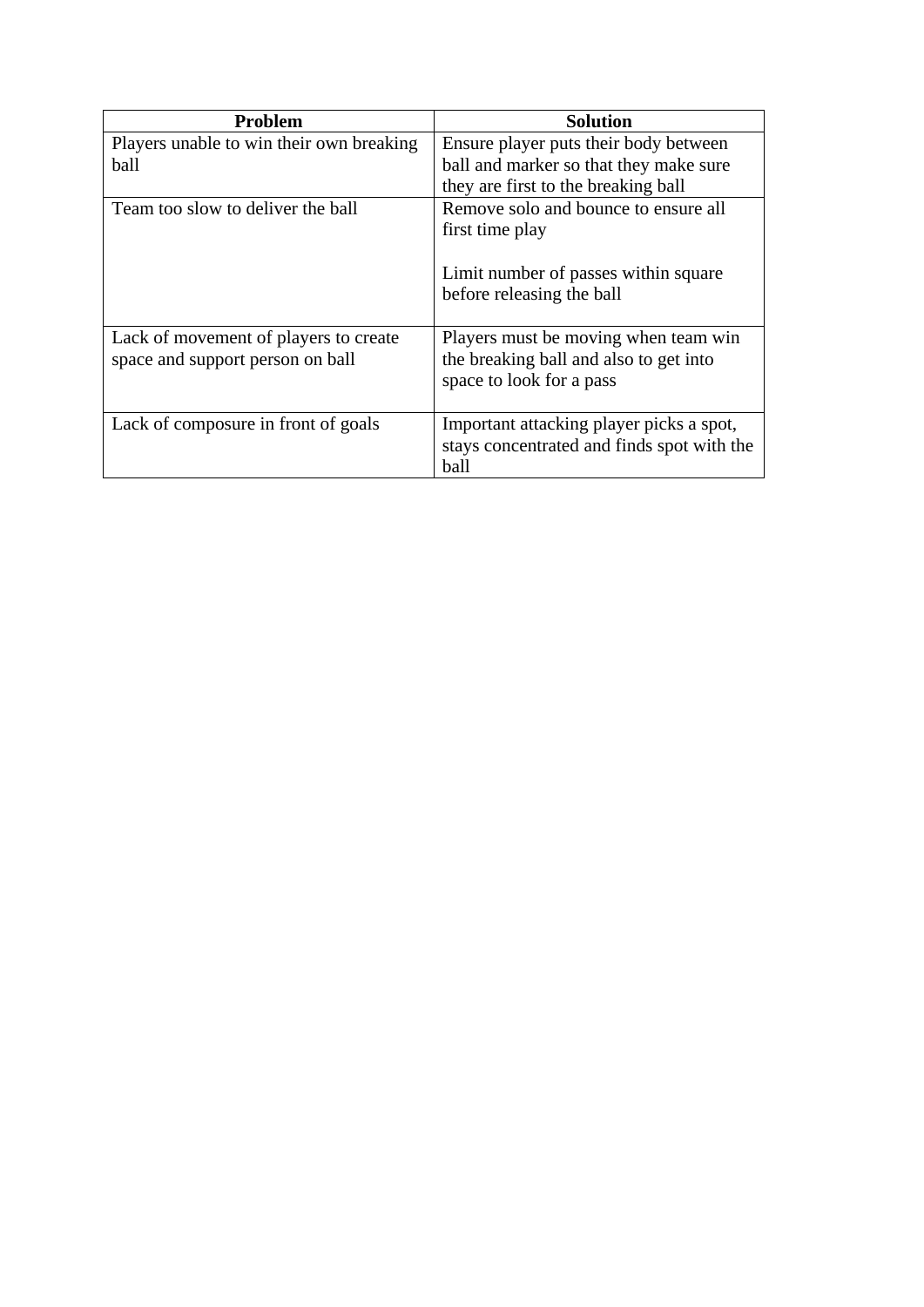

# **GAME 2:**

# **What will this Game do?**

This game will:

- Improve players understanding of how to position their body in relation to the breaking ball
- Assist with teams moving the ball quickly form centre to danger area of the pitch
- Improve general kicking accuracy of players from distance

# **What do I need to set up this Game?**

- $\blacksquare$  The size of the playing area should be approx. 100m x 80m. However, size dependant on numbers. Use main goals and place another goal out the field to suit numbers.
- Three zones. Markers 30m out from goals in line across pitch
- 6 Footballs min for flow
- <sup>2</sup> 2 Mini goals, 4 poles to make up 2 goals or could utilise a mini-goals with the main goals.
- $\blacksquare$  2 teams wear bibs
- Cones to marked sideline, endlines and exclusion zones
- **Whistle**
- $\blacksquare$  2 goalkeepers

# **What will pitch layout look like?**



**How do you play this Game?**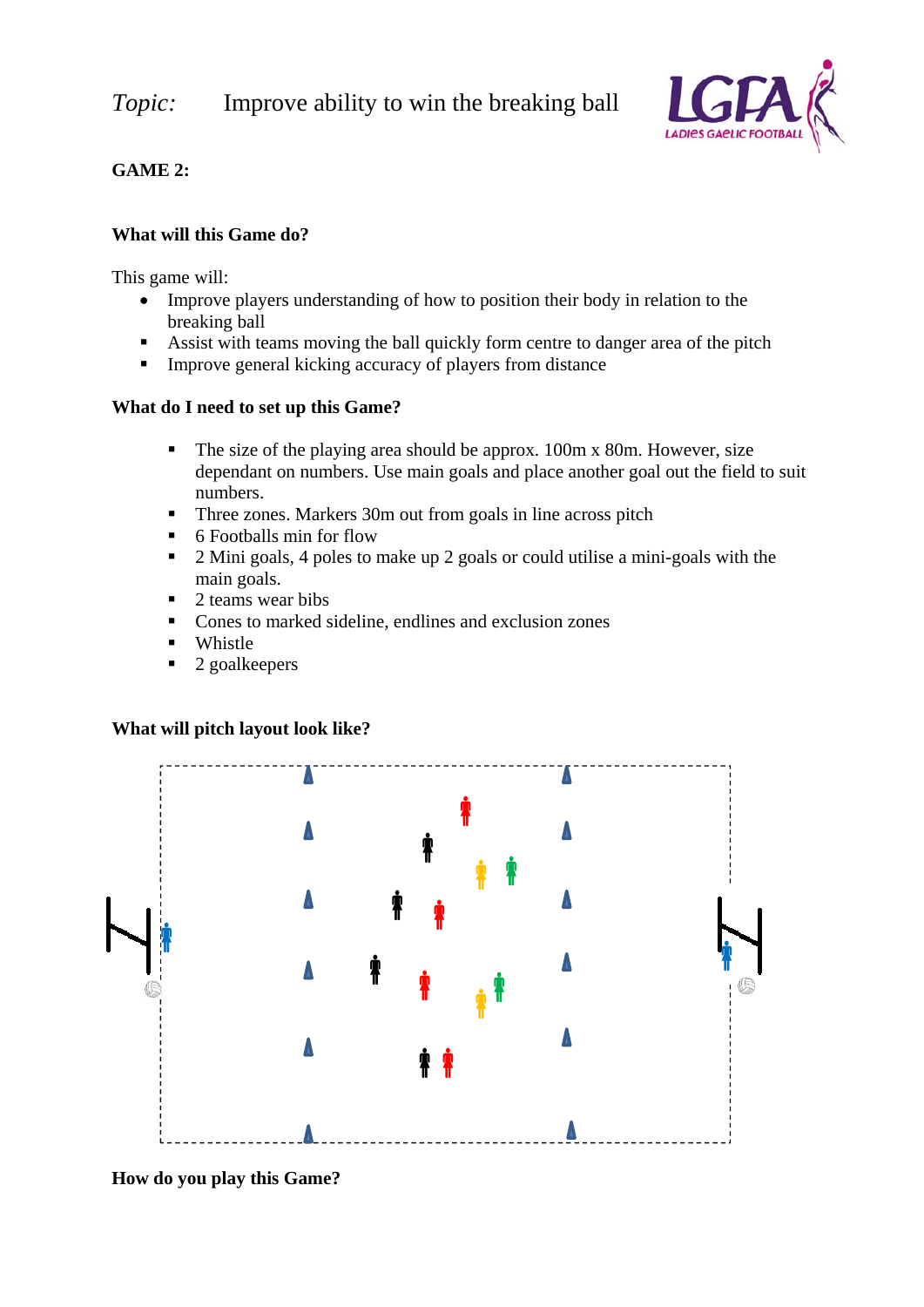#### **Start of Play:**

- Divide Players into two teams
- Game commences with goalkeeper kicking the ball out into the centre of the area

#### **Rules of Play:**

- Normal rules of ladies Gaelic football apply
- Team that win the breaking ball keeps possession
- Team in possession must work the ball up the field close to the boundary line of the exclusion zone
- **Players create space and must kick the ball over the ball from outside the exclusion** zone for a score
- Play recommences with a kick-out

# **How do you score in the Game?**

- **Team must kick a point from outside the exclusion zone**
- Extra point awarded for team that wins the breaking ball

#### **What changes can be made to the Game?**

|                  | <b>How can I make the Game Easier?</b>                                    | How can I make the Game Harder?                                                                                                                                           |
|------------------|---------------------------------------------------------------------------|---------------------------------------------------------------------------------------------------------------------------------------------------------------------------|
| <b>Space</b>     | Decrease the size of the exclusion<br>zone to make easier to score points | Decrease playing area (this will increase<br>the pace of the game)                                                                                                        |
| <b>Task</b>      | Players are allowed to solo/hop the<br>ball once                          | Cannot pass ball back to player that you<br>received the pass from<br>Identify number of players on a team<br>that must touch the ball before team is<br>allowed to score |
| <b>Equipment</b> | Bigger target                                                             | <b>Smaller Targets</b>                                                                                                                                                    |
| <b>People</b>    | Give numerical advantage to one<br>team                                   | Less players per team                                                                                                                                                     |